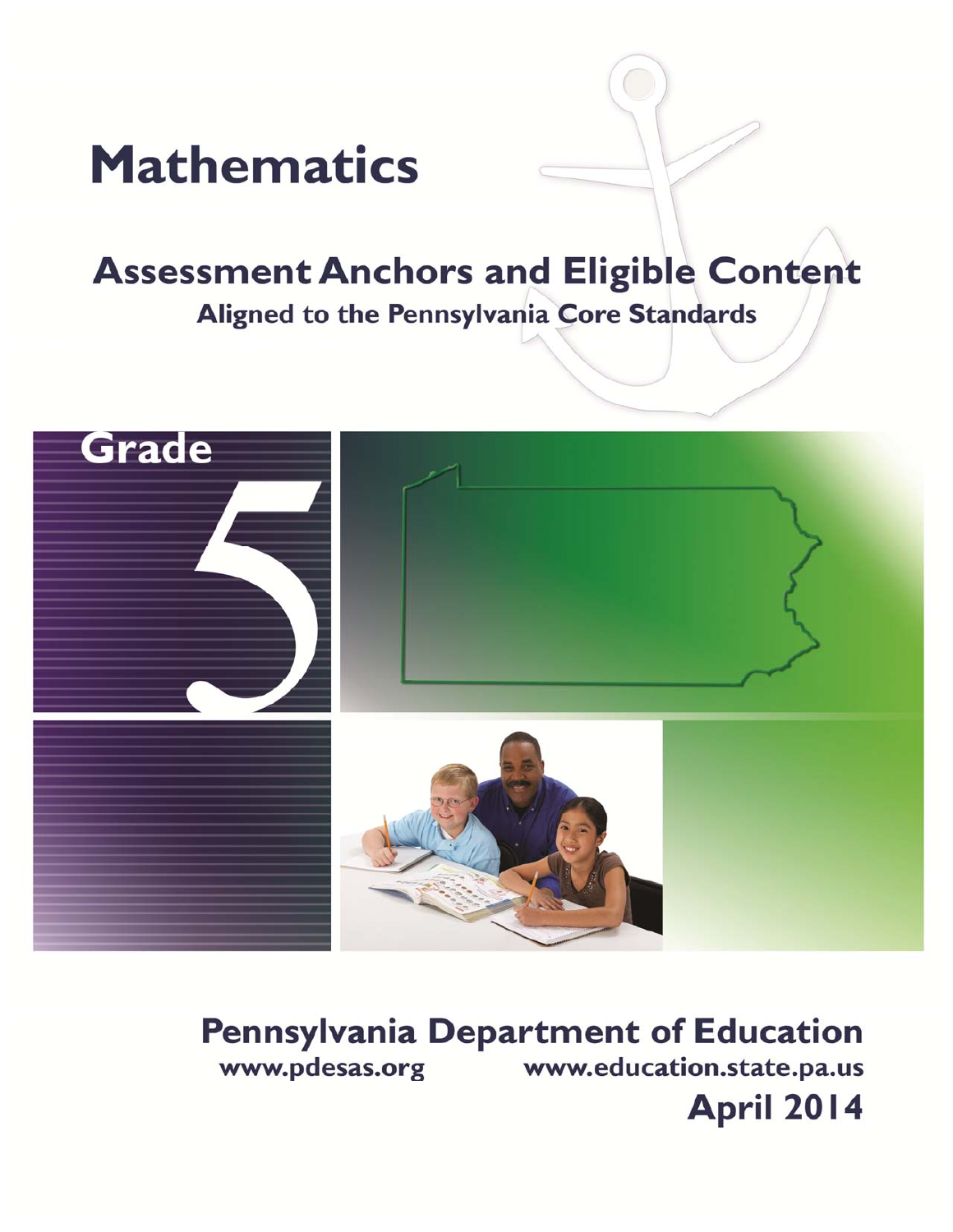## **Pennsylvania System of School Assessment**

The Assessment Anchors, as defined by the Eligible Content, are organized into cohesive blueprints, each structured with a common labeling system that can be read like an outline. This framework is organized first by Reporting Category, then by Assessment Anchor, followed by Anchor Descriptor, and then finally, at the greatest level of detail, by an Eligible Content statement. The common format of this outline is followed across the PSSA.

Here is a description of each level in the labeling system for the PSSA:

## **Reporting Category**

The Assessment Anchors are organized into four classifications, as listed below.

- $\circ$  A = Numbers and Operations  $C = Geometry$
- $\circ$  B = Algebraic Concepts  $\circ$  D = Data Analysis and Probability

These four classifications are used throughout the grade levels. In addition to these classifications, there are five Reporting Categories for each grade level. The first letter of each Reporting Category represents the classification; the second letter represents the Domain as stated in the Pennsylvania Core Standards for Mathematics. Listed below are the Reporting Categories for Grade 5.

- $\circ$  A-T = Numbers and Operations in Base Ten
- $\circ$  A-F = Numbers and Operations—Fractions
- $\circ$  B-O = Operations and Algebraic Thinking
- $\circ$  C-G = Geometry
- $O$  D-M = Measurement and Data

The title of each Reporting Category is consistent with the title of the corresponding Domain in the Pennsylvania Core Standards for Mathematics. The Reporting Category title appears at the top of each page.

## **Assessment Anchor**

The Assessment Anchor appears in the shaded bar across the top of each Assessment Anchor table. The Assessment Anchors represent categories of subject matter (skills and concepts) that anchor the content of the PSSA. Each Assessment Anchor is part of a Reporting Category and has one or more Anchor Descriptors unified under and aligned to it.

## **Anchor Descriptor**

Below each Assessment Anchor is one or more specific Anchor Descriptors. The Anchor Descriptor adds a level of specificity to the content covered by the Assessment Anchor. Each Anchor Descriptor is part of an Assessment Anchor and has one or more Eligible Content statements unified under and aligned to it.

## **Eligible Content**

The column to the right of the Anchor Descriptor contains the Eligible Content statements. The Eligible Content is the most specific description of the skills and concepts assessed on the PSSA. This level is considered the assessment limit and helps educators identify the range of the content covered on the PSSA.

### **Reference**

In the space below each Assessment Anchor table is a code representing one or more Pennsylvania Core Standards for Mathematics that correlate to the Eligible Content statements.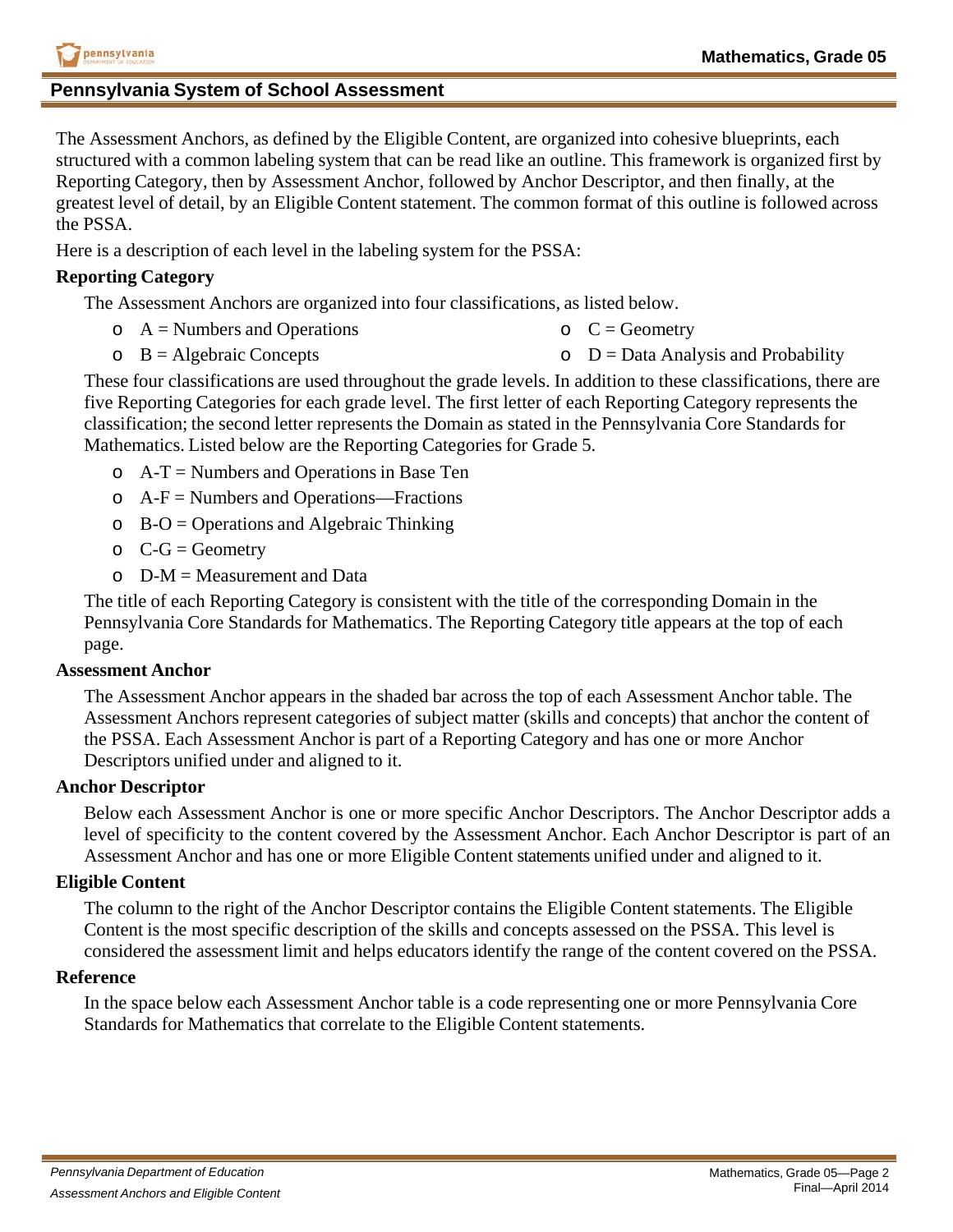

## **M05.A-T Numbers and Operations in Base Ten <b>Reporting Category**

| <b>ASSESSMENT ANCHOR</b> |                                                                                                                                      |               |                                                                                                                                                                                                                                                                                                                                                                      |
|--------------------------|--------------------------------------------------------------------------------------------------------------------------------------|---------------|----------------------------------------------------------------------------------------------------------------------------------------------------------------------------------------------------------------------------------------------------------------------------------------------------------------------------------------------------------------------|
| <b>M05.A-T.1</b>         | Understand the place-value system.                                                                                                   |               |                                                                                                                                                                                                                                                                                                                                                                      |
|                          | <b>DESCRIPTOR</b>                                                                                                                    |               | <b>ELIGIBLE CONTENT</b>                                                                                                                                                                                                                                                                                                                                              |
| M05.A-T.1.1              | Demonstrate understanding of<br>place-value of whole numbers<br>and decimals, and compare<br>quantities or magnitudes of<br>numbers. | M05.A-T.1.1.1 | Demonstrate an understanding that in a multi-digit<br>number, a digit in one place represents 1/10 of<br>what it represents in the place to its left.                                                                                                                                                                                                                |
|                          |                                                                                                                                      |               | Example: Recognize that in the number 770, the<br>7 in the tens place is 1/10 the 7 in the hundreds<br>place.                                                                                                                                                                                                                                                        |
|                          |                                                                                                                                      | M05.A-T.1.1.2 | Explain patterns in the number of zeros of the<br>product when multiplying a number by powers of<br>10 and explain patterns in the placement of the<br>decimal point when a decimal is multiplied or<br>divided by a power of 10. Use whole-number<br>exponents to denote powers of 10.<br>Example 1: $4 \times 10^2 = 400$<br>Example 2: $0.05 \div 10^3 = 0.00005$ |
|                          |                                                                                                                                      | M05.A-T.1.1.3 | Read and write decimals to thousandths using<br>base-ten numerals, word form, and expanded<br>form.<br>Example: $347.392 = 300 + 40 + 7 + 0.3 + 0.09 +$<br>$0.002 = 3 \times 100 + 4 \times 10 + 7 \times 1 + 3 \times (0.1) +$<br>$9 \times (0.01) + 2 \times (0.001)$                                                                                              |
|                          |                                                                                                                                      | M05.A-T.1.1.4 | Compare two decimals to thousandths based on<br>meanings of the digits in each place using $>$ , $=$ ,<br>and $\lt$ symbols.                                                                                                                                                                                                                                         |
|                          |                                                                                                                                      | M05.A-T.1.1.5 | Round decimals to any place (limit rounding to<br>ones, tenths, hundredths, or thousandths place).                                                                                                                                                                                                                                                                   |

### **Reference:**

CC.2.1.5.B.1

Apply place‐value concepts to show an understanding of operations and rounding as they pertain to whole numbers and decimals.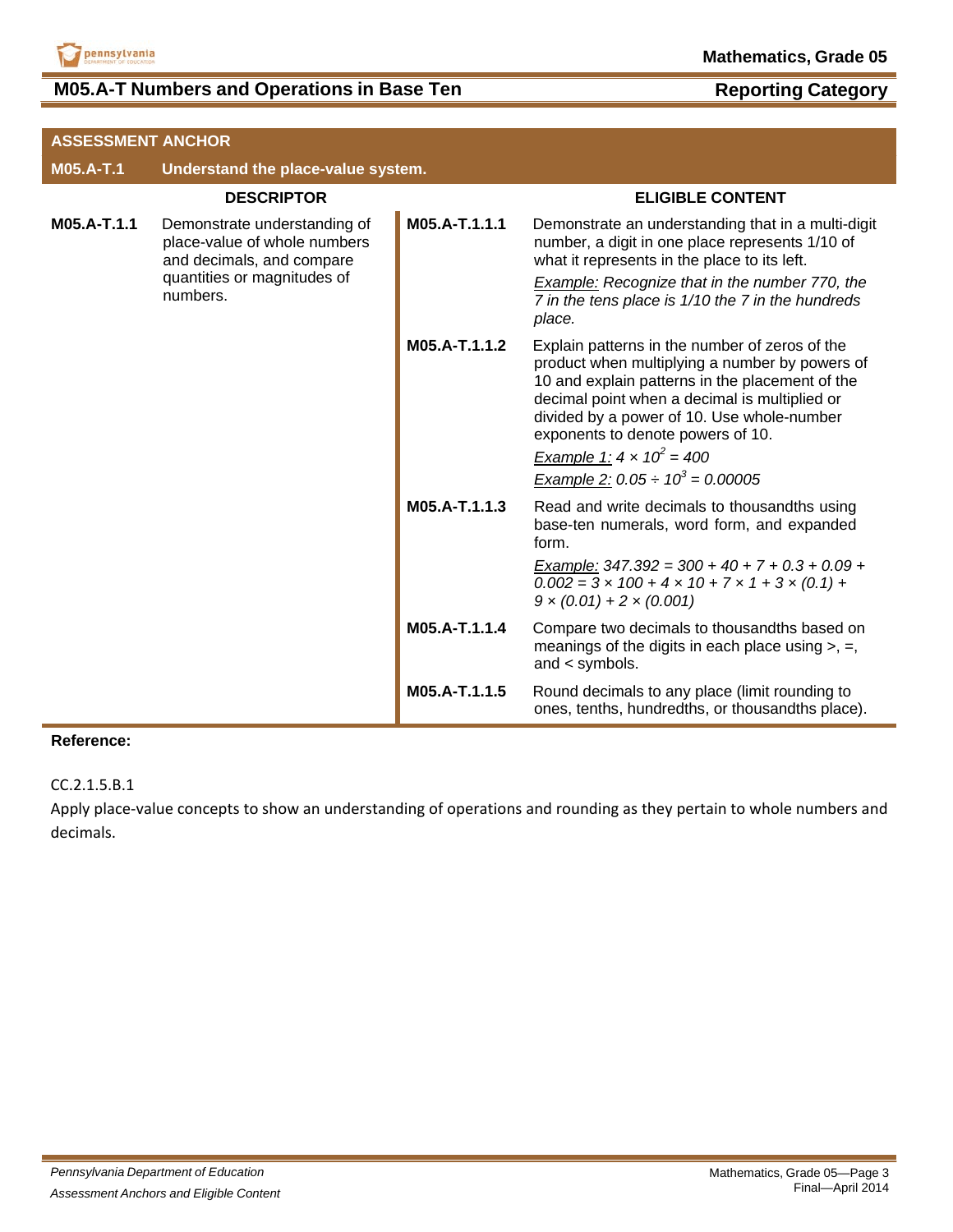

## **M05.A-T Numbers and Operations in Base Ten <b>Reporting Category** Reporting Category

| <b>ASSESSMENT ANCHOR</b>                    |                                                                                    |                                                                                                            |                                                                                            |
|---------------------------------------------|------------------------------------------------------------------------------------|------------------------------------------------------------------------------------------------------------|--------------------------------------------------------------------------------------------|
| <b>M05.A-T.2</b>                            | Perform operations with multi-digit whole numbers and with decimals to hundredths. |                                                                                                            |                                                                                            |
|                                             | <b>DESCRIPTOR</b>                                                                  |                                                                                                            | <b>ELIGIBLE CONTENT</b>                                                                    |
| M05.A-T.2.1                                 | Use whole numbers and<br>decimals to compute accurately                            | M05.A-T.2.1.1                                                                                              | Multiply multi-digit whole numbers (not to exceed<br>three-digit by three-digit).          |
| (straight computation or word<br>problems). | M05.A-T.2.1.2                                                                      | Find whole-number quotients of whole numbers<br>with up to four-digit dividends and two-digit<br>divisors. |                                                                                            |
|                                             |                                                                                    | M05.A-T.2.1.3                                                                                              | Add, subtract, multiply, and divide decimals to<br>hundredths (no divisors with decimals). |

### **Reference:**

CC.2.1.5.B.2

Extend an understanding of operations with whole numbers to perform operations including decimals.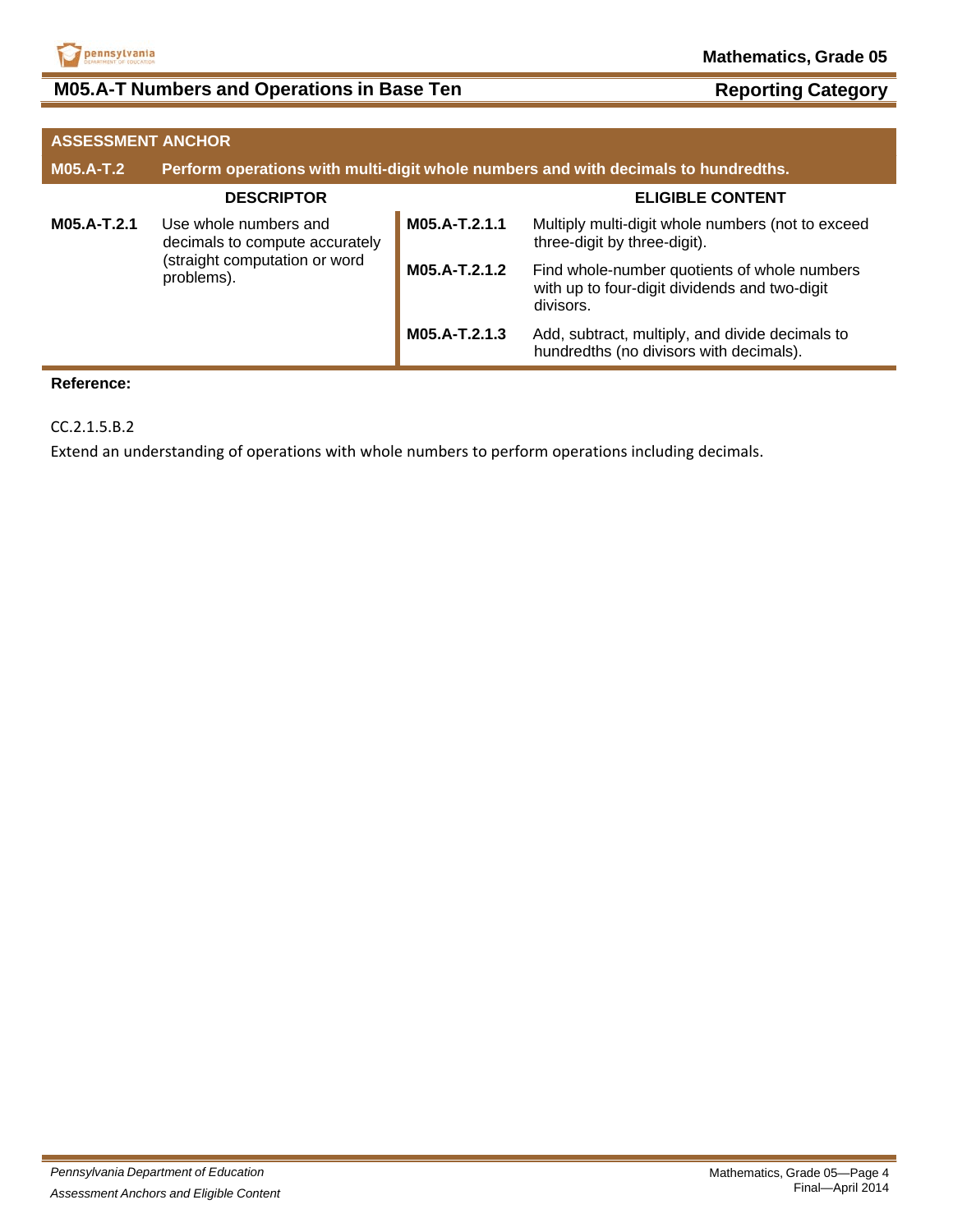

## **M05.A-F Numbers and Operations—Fractions Reporting Category**

| <b>ASSESSMENT ANCHOR</b> |                                                                                                               |               |                                                                                                                                                                                         |
|--------------------------|---------------------------------------------------------------------------------------------------------------|---------------|-----------------------------------------------------------------------------------------------------------------------------------------------------------------------------------------|
| <b>M05.A-F.1</b>         | Use equivalent fractions as a strategy to add and subtract fractions.                                         |               |                                                                                                                                                                                         |
|                          | <b>DESCRIPTOR</b>                                                                                             |               | <b>ELIGIBLE CONTENT</b>                                                                                                                                                                 |
| M05.A-F.1.1              | Solve addition and subtraction<br>problems involving fractions<br>(straight computation or word<br>problems). | M05.A-F.1.1.1 | Add and subtract fractions (including mixed<br>numbers) with unlike denominators. (May include<br>multiple methods and representations.)<br>Example: $2/3 + 5/4 = 8/12 + 15/12 = 23/12$ |

### **Reference:**

CC.2.1.5.C.1

Use the understanding of equivalency to add and subtract fractions.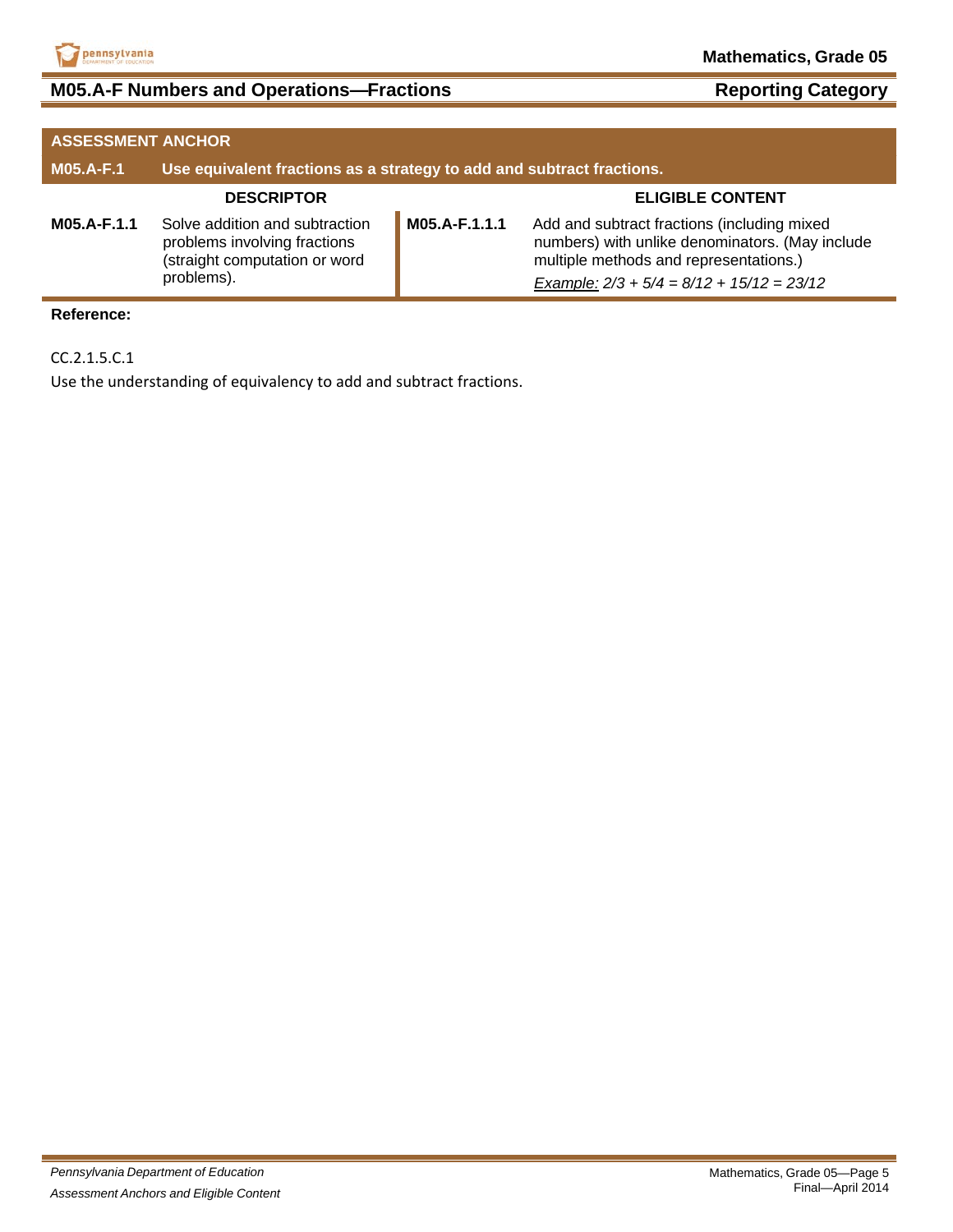

## **M05.A-F Numbers and Operations—Fractions Reporting Category**

| <b>ASSESSMENT ANCHOR</b>                                                                                        |                                |                                                                                                                                      |                                                                                                                                                                                                                                                                                                                                                                           |
|-----------------------------------------------------------------------------------------------------------------|--------------------------------|--------------------------------------------------------------------------------------------------------------------------------------|---------------------------------------------------------------------------------------------------------------------------------------------------------------------------------------------------------------------------------------------------------------------------------------------------------------------------------------------------------------------------|
| <b>M05.A-F.2</b>                                                                                                | fractions.                     |                                                                                                                                      | Apply and extend previous understandings of multiplication and division to multiply and divide                                                                                                                                                                                                                                                                            |
|                                                                                                                 | <b>DESCRIPTOR</b>              |                                                                                                                                      | <b>ELIGIBLE CONTENT</b>                                                                                                                                                                                                                                                                                                                                                   |
| M05.A-F.2.1<br>Solve multiplication and division<br>problems involving fractions and<br>whole numbers (straight | M05.A-F.2.1.1                  | Solve word problems involving division of whole<br>numbers leading to answers in the form of fractions<br>(including mixed numbers). |                                                                                                                                                                                                                                                                                                                                                                           |
|                                                                                                                 | computation or word problems). | M05.A-F.2.1.2                                                                                                                        | Multiply a fraction (including mixed numbers) by a<br>fraction.                                                                                                                                                                                                                                                                                                           |
|                                                                                                                 |                                | M05.A-F.2.1.3                                                                                                                        | Demonstrate an understanding of multiplication as<br>scaling (resizing).                                                                                                                                                                                                                                                                                                  |
|                                                                                                                 |                                |                                                                                                                                      | Example 1: Comparing the size of a product to the<br>size of one factor on the basis of the size of the<br>other factor without performing the indicated<br>multiplication.                                                                                                                                                                                               |
|                                                                                                                 |                                |                                                                                                                                      | <b>Example 2:</b> Explaining why multiplying a given<br>number by a fraction greater than 1 results in a<br>product greater than the given number<br>(recognizing multiplication by whole numbers<br>greater than 1 as a familiar case); explaining why<br>multiplying a given number by a fraction less than<br>1 results in a product smaller than the given<br>number. |
|                                                                                                                 |                                | M05.A-F.2.1.4                                                                                                                        | Divide unit fractions by whole numbers and whole<br>numbers by unit fractions.                                                                                                                                                                                                                                                                                            |

### **Reference:**

CC.2.1.5.C.2

Apply and extend previous understandings of multiplication and division to multiply and divide fractions.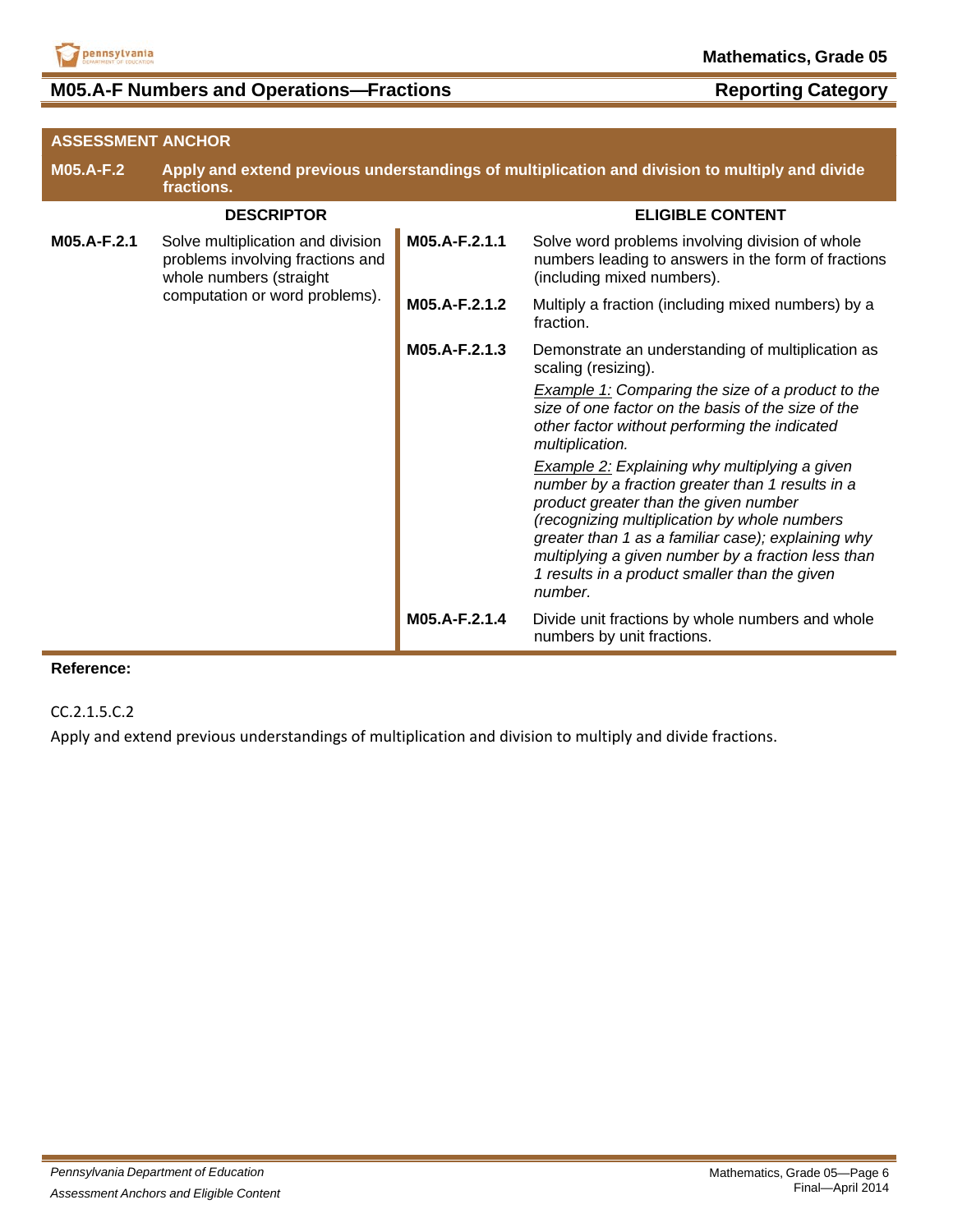

## **M05.B-O Operations and Algebraic Thinking <b>Reporting Category Reporting Category**

| <b>ASSESSMENT ANCHOR</b> |                                                                              |               |                                                                                                                                                               |
|--------------------------|------------------------------------------------------------------------------|---------------|---------------------------------------------------------------------------------------------------------------------------------------------------------------|
| M05.B-O.1                | Write and interpret numerical expressions.                                   |               |                                                                                                                                                               |
|                          | <b>DESCRIPTOR</b>                                                            |               | <b>ELIGIBLE CONTENT</b>                                                                                                                                       |
| M05.B-O.1.1              | Analyze and complete<br>calculations by applying the<br>order of operations. | M05.B-O.1.1.1 | Use multiple grouping symbols (parentheses,<br>brackets, or braces) in numerical expressions and<br>evaluate expressions containing these symbols.            |
|                          |                                                                              | M05.B-O.1.1.2 | Write simple expressions that model calculations<br>with numbers and interpret numerical expressions<br>without evaluating them.                              |
|                          |                                                                              |               | Example 1: Express the calculation "add 8 and 7,<br>then multiply by 2" as $2 \times (8 + 7)$ .                                                               |
|                          |                                                                              |               | Example 2: Recognize that $3 \times (18,932 + 921)$ is<br>three times as large as $18,932 + 921$ without<br>having to calculate the indicated sum or product. |

### **Reference:**

CC.2.2.5.A.1

Interpret and evaluate numerical expressions using order of operations.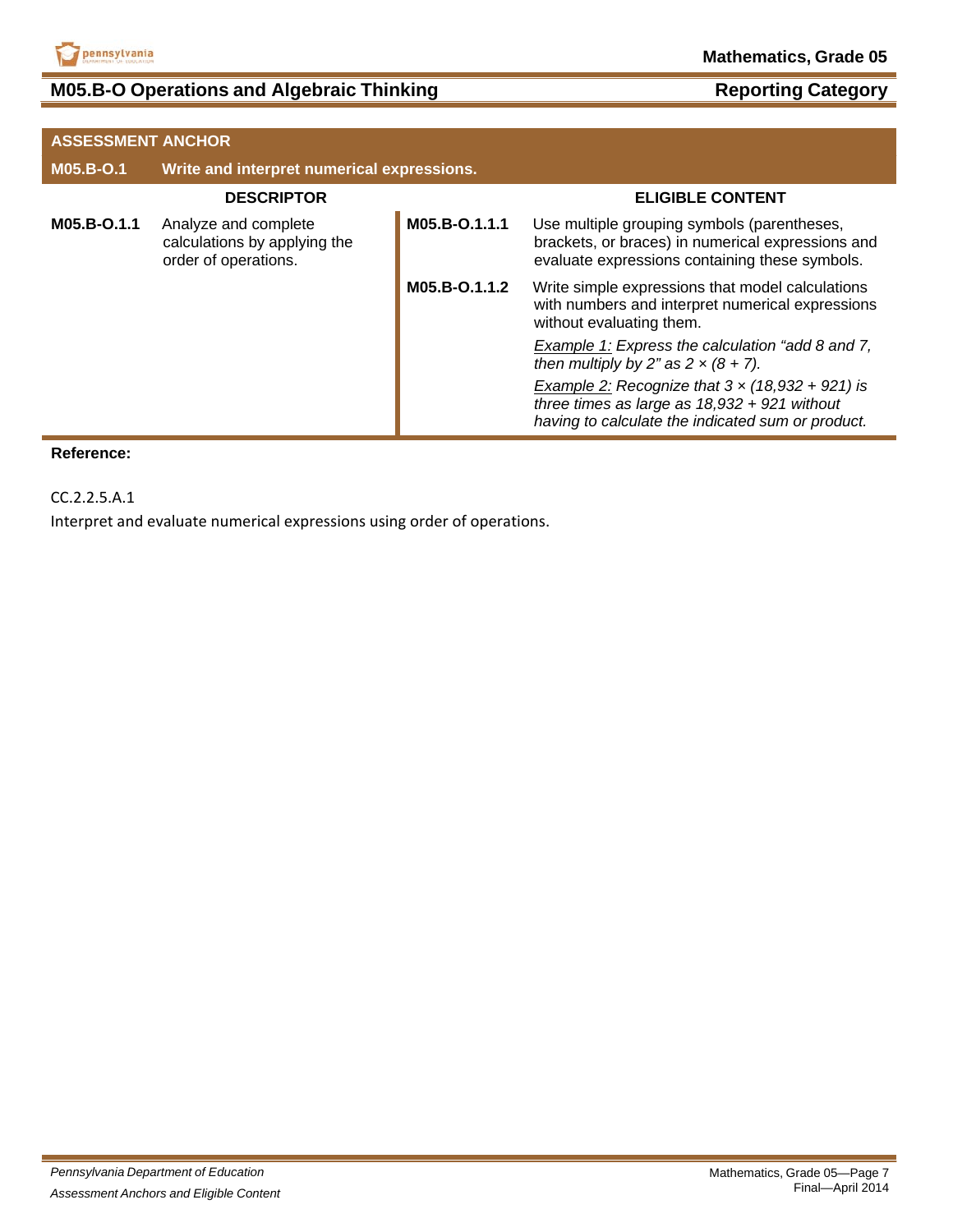

## **M05.B-O Operations and Algebraic Thinking <b>Reporting Category Reporting Category**

|             | <b>ASSESSMENT ANCHOR</b>                 |               |                                                                                                                                                                                                                                                   |  |
|-------------|------------------------------------------|---------------|---------------------------------------------------------------------------------------------------------------------------------------------------------------------------------------------------------------------------------------------------|--|
| M05.B-O.2   | Analyze patterns and relationships.      |               |                                                                                                                                                                                                                                                   |  |
|             | <b>DESCRIPTOR</b>                        |               | <b>ELIGIBLE CONTENT</b>                                                                                                                                                                                                                           |  |
| M05.B-O.2.1 | Create, extend, and analyze<br>patterns. | M05.B-O.2.1.1 | Generate two numerical patterns using two given<br>rules.                                                                                                                                                                                         |  |
|             |                                          |               | Example: Given the rule "add 3" and the starting<br>number 0 and given the rule "add 6" and the<br>starting number 0, generate terms in the resulting<br>sequences.                                                                               |  |
|             |                                          | M05.B-O.2.1.2 | Identify apparent relationships between<br>corresponding terms of two patterns with the same<br>starting numbers that follow different rules.                                                                                                     |  |
|             |                                          |               | Example: Given two patterns in which the first<br>pattern follows the rule "add 8" and the second<br>pattern follows the rule "add 2," observe that the<br>terms in the first pattern are 4 times the size of the<br>terms in the second pattern. |  |

### **Reference:**

CC.2.2.5.A.4

Analyze patterns and relationships using two rules.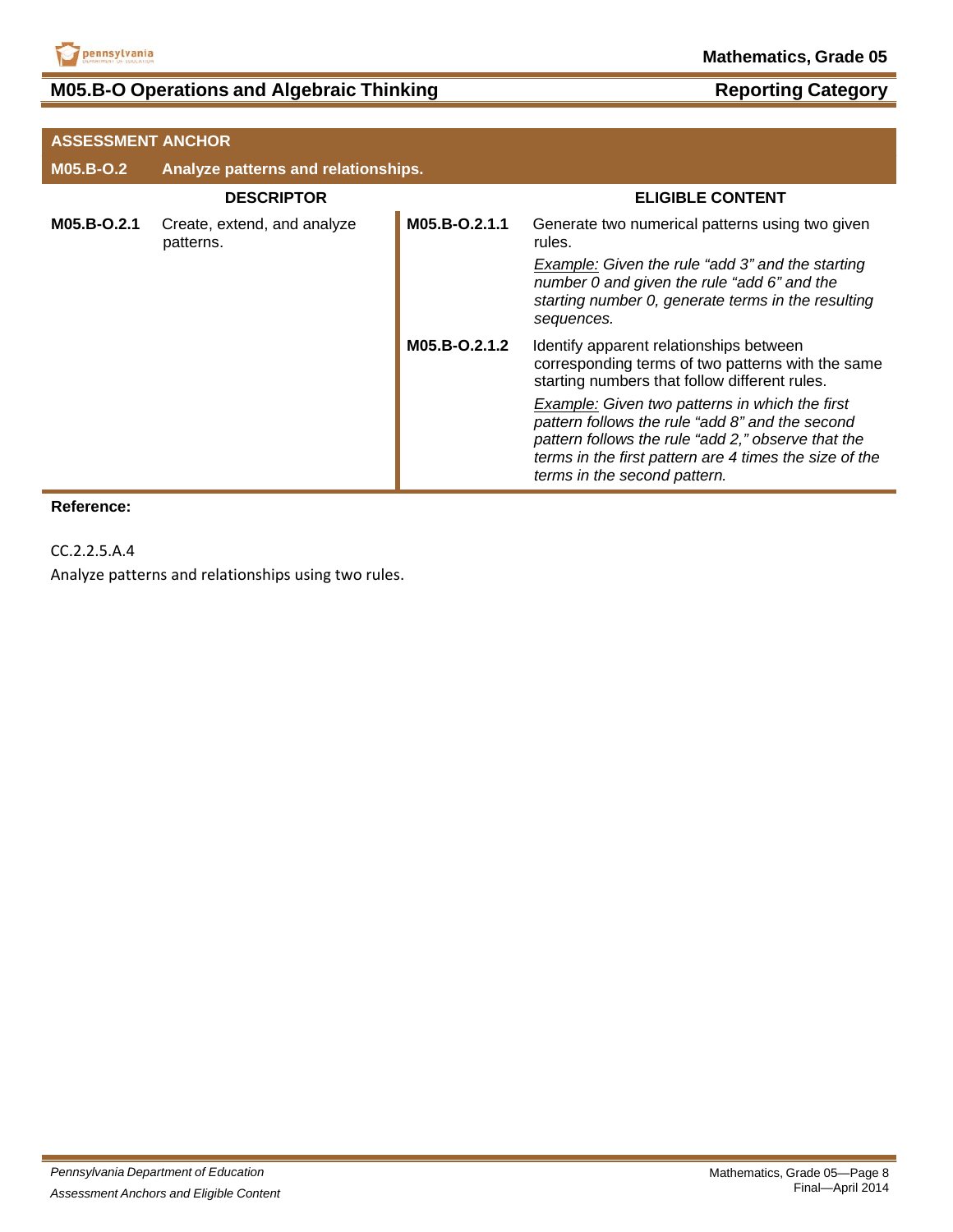

## **M05.C-G Geometry Reporting Category Reporting Category**

| <b>ASSESSMENT ANCHOR</b> |                                                                                                   |               |                                                                                                                                                                                             |
|--------------------------|---------------------------------------------------------------------------------------------------|---------------|---------------------------------------------------------------------------------------------------------------------------------------------------------------------------------------------|
| <b>M05.C-G.1</b>         |                                                                                                   |               | Graph points on the coordinate plane to solve real-world and mathematical problems.                                                                                                         |
|                          | <b>DESCRIPTOR</b>                                                                                 |               | <b>ELIGIBLE CONTENT</b>                                                                                                                                                                     |
| M05.C-G.1.1              | Identify parts of a coordinate<br>grid and describe or interpret<br>points given an ordered pair. | M05.C-G.1.1.1 | Identify parts of the coordinate plane (x-axis, y-axis,<br>and the origin) and the ordered pair (x-coordinate<br>and y-coordinate). Limit the coordinate plane to<br>quadrant I.            |
|                          |                                                                                                   | M05.C-G.1.1.2 | Represent real-world and mathematical problems<br>by plotting points in quadrant I of the coordinate<br>plane and interpret coordinate values of points in<br>the context of the situation. |

## **Reference:**

CC.2.3.5.A.1

Graph points in the first quadrant on the coordinate plane and interpret these points when solving real world and mathematical problems.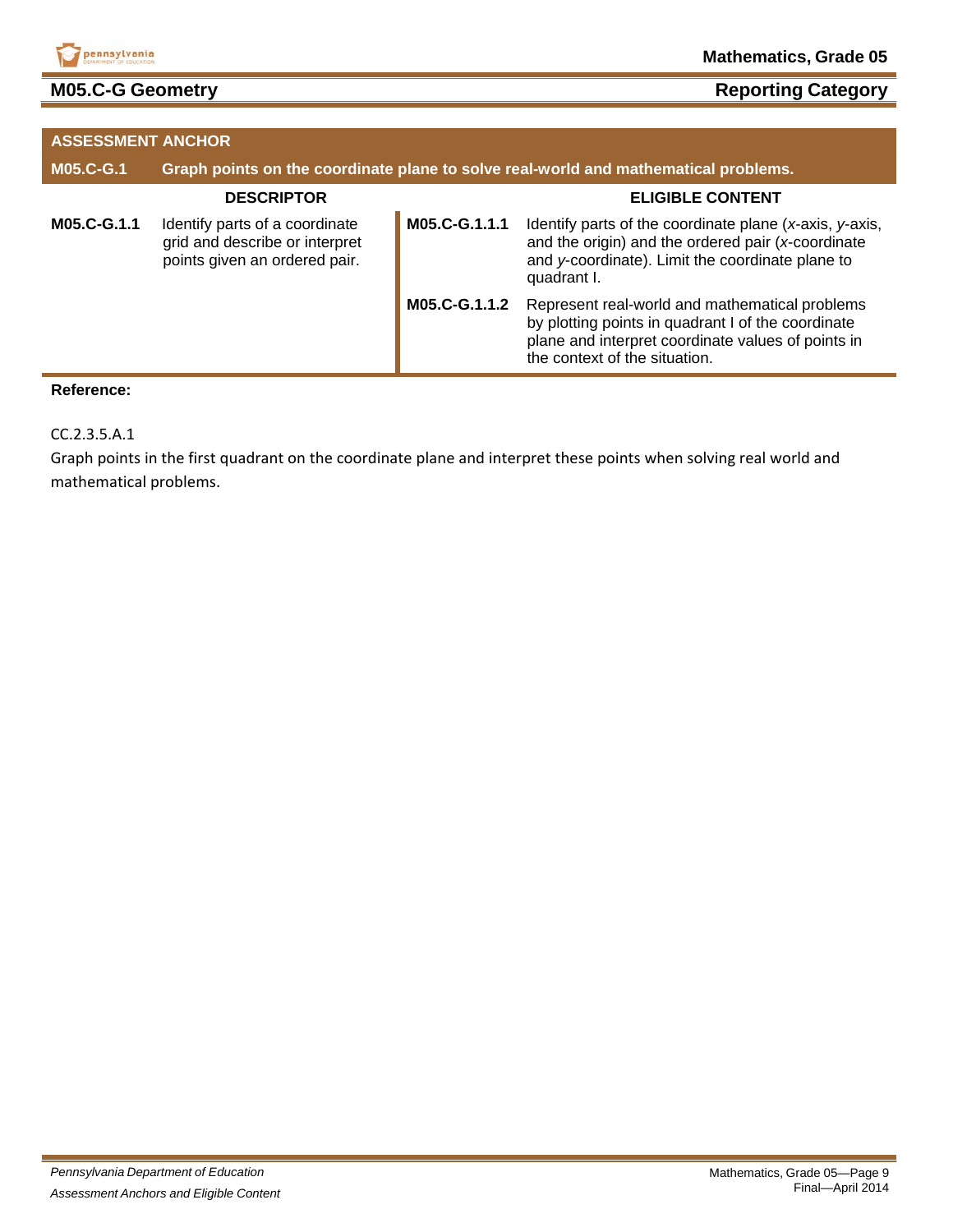

## **M05.C-G Geometry Reporting Category Reporting Category**

| <b>ASSESSMENT ANCHOR</b> |                                                                             |               |                                                                                                                                                                                                      |
|--------------------------|-----------------------------------------------------------------------------|---------------|------------------------------------------------------------------------------------------------------------------------------------------------------------------------------------------------------|
| <b>M05.C-G.2</b>         | Classify two-dimensional figures into categories based on their properties. |               |                                                                                                                                                                                                      |
|                          | <b>DESCRIPTOR</b>                                                           |               | <b>ELIGIBLE CONTENT</b>                                                                                                                                                                              |
| M05.C-G.2.1              | Use basic properties to classify<br>two-dimensional figures.                | M05.C-G.2.1.1 | Classify two-dimensional figures in a hierarchy<br>based on properties.                                                                                                                              |
|                          |                                                                             |               | <b>Example 1:</b> All polygons have at least three sides,<br>and pentagons are polygons, so all pentagons<br>have at least three sides.                                                              |
|                          |                                                                             |               | <b>Example 2:</b> A rectangle is a parallelogram, which is<br>a quadrilateral, which is a polygon; so, a rectangle<br>can be classified as a parallelogram, as a<br>quadrilateral, and as a polygon. |

### **Reference:**

CC.2.3.5.A.2

Classify two‐dimensional figures into categories based on an understanding of their properties.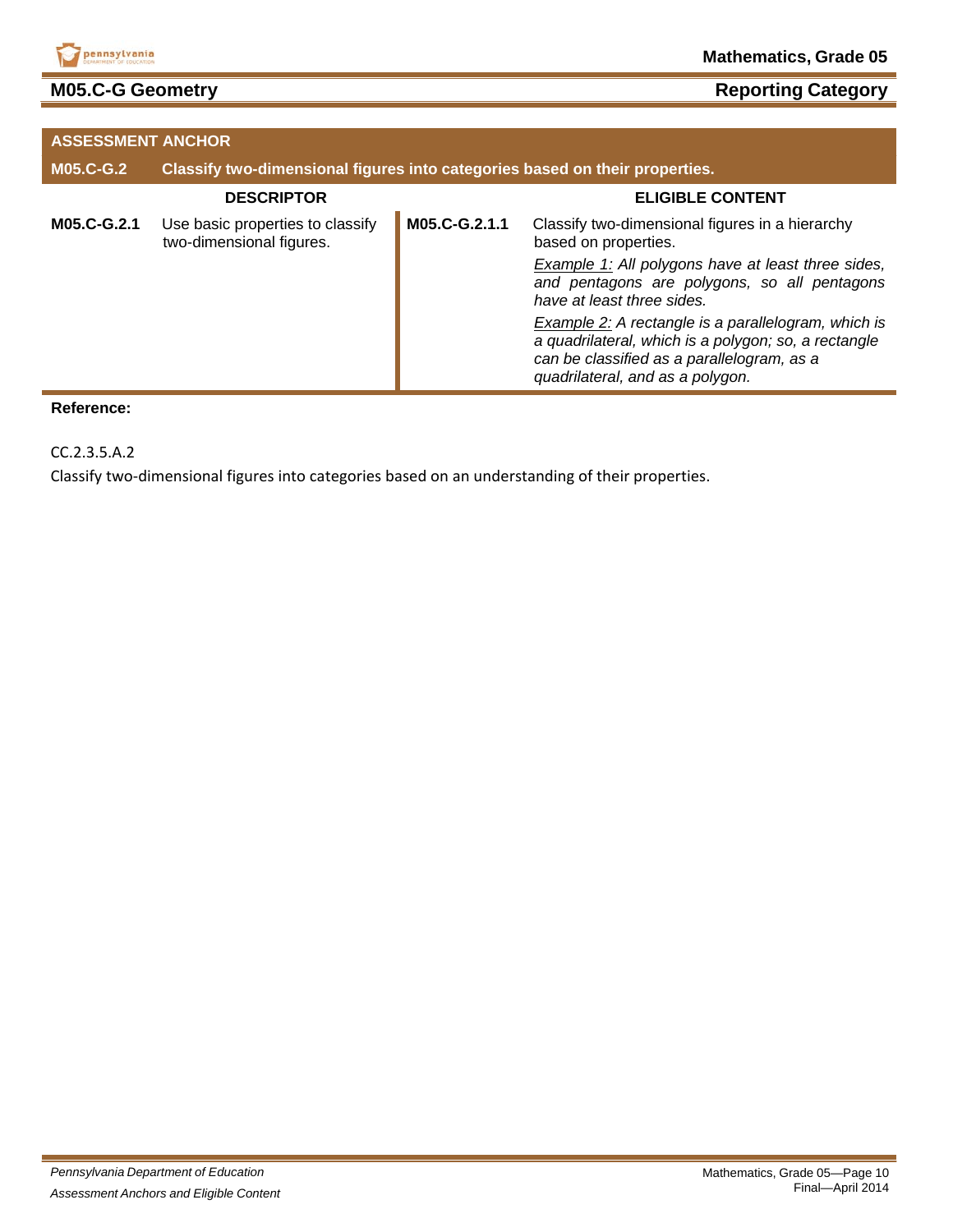

## **M05.D-M Measurement and Data**

| <b>Reporting Category</b> |
|---------------------------|
|---------------------------|

| <b>ASSESSMENT ANCHOR</b> |                                                                                               |               |                                                                                                                                                                           |
|--------------------------|-----------------------------------------------------------------------------------------------|---------------|---------------------------------------------------------------------------------------------------------------------------------------------------------------------------|
| M05.D-M.1                | Convert like measurement units within a given measurement system.                             |               |                                                                                                                                                                           |
|                          | <b>DESCRIPTOR</b>                                                                             |               | <b>ELIGIBLE CONTENT</b>                                                                                                                                                   |
| M05.D-M.1.1              | Solve problems using simple<br>conversions (may include multi-<br>step, real-world problems). | M05.D-M.1.1.1 | Convert between different-sized measurement<br>units within a given measurement system. A table<br>of equivalencies will be provided.<br>Example: Convert 5 cm to meters. |

### **Reference:**

CC.2.4.5.A.1

Solve problems using conversions within a given measurement system.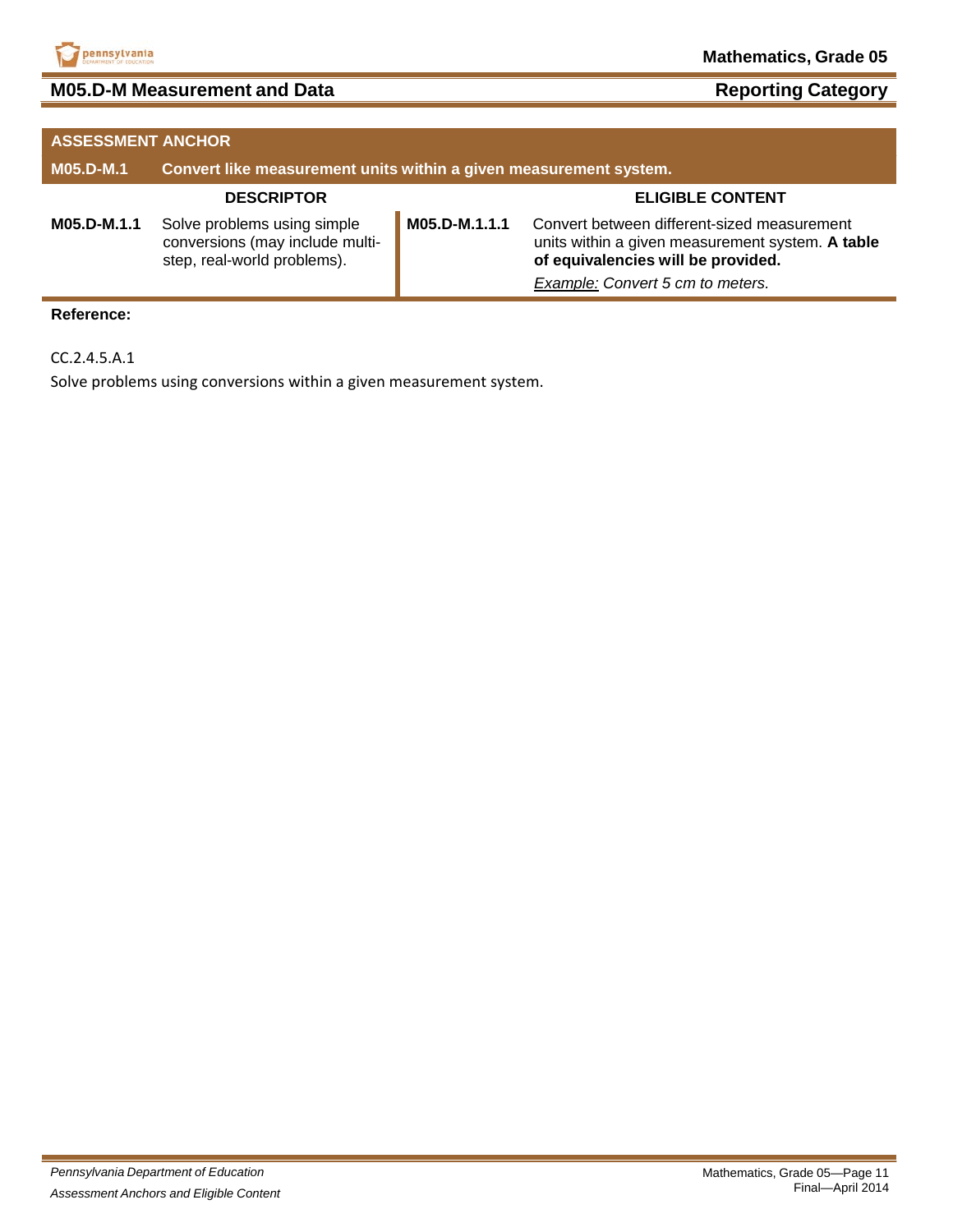

|                  | <b>ASSESSMENT ANCHOR</b>                                  |               |                                                                                                                                                                                                                                          |  |
|------------------|-----------------------------------------------------------|---------------|------------------------------------------------------------------------------------------------------------------------------------------------------------------------------------------------------------------------------------------|--|
| <b>M05.D-M.2</b> | <b>Represent and interpret data.</b>                      |               |                                                                                                                                                                                                                                          |  |
|                  | <b>DESCRIPTOR</b>                                         |               | <b>ELIGIBLE CONTENT</b>                                                                                                                                                                                                                  |  |
| M05.D-M.2.1      | Organize, display, and answer<br>questions based on data. | M05.D-M.2.1.1 | Solve problems involving computation of fractions<br>by using information presented in line plots.                                                                                                                                       |  |
|                  |                                                           | M05.D-M.2.1.2 | Display and interpret data shown in tallies, tables,<br>charts, pictographs, bar graphs, and line graphs,<br>and use a title, appropriate scale, and labels. A<br>grid will be provided to display data on bar graphs<br>or line graphs. |  |

### **Reference:**

CC.2.4.5.A.2

Represent and interpret data using appropriate scale.

CC.2.4.5.A.4

Solve problems involving computation of fractions using information provided in a line plot.